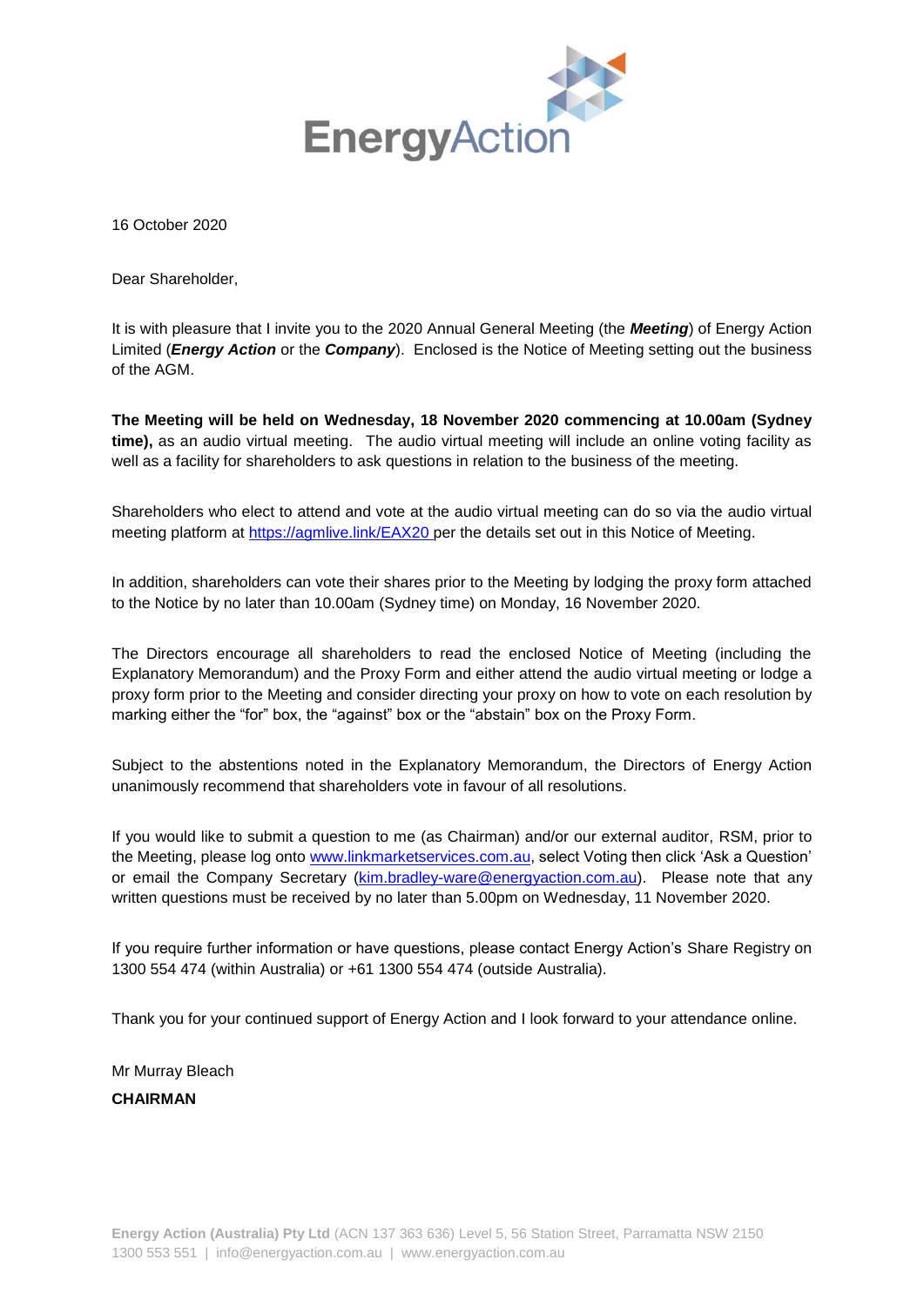# **ENERGY ACTION LIMITED ACN 137 363 636 NOTICE OF MEETING**

Notice is hereby given that the Annual General Meeting (**AGM**) of shareholders of Energy Action Limited (**Energy Action** or **Company**) will be held:

Date: Wednesday, 18 November 2020

Time: 10.00am (Sydney time)

Venue: online at: https://agmlive.link/EAX20

The Explanatory Memorandum accompanying this Notice of Meeting provides additional information on the matters to be considered at the AGM. The Explanatory Memorandum, Entitlement to Attend and Vote section and Proxy Form are part of this Notice of Meeting.

Certain shareholders are excluded from voting in relation to particular Resolutions and the Company must disregard votes cast by or on behalf of those shareholders. Please do not vote if your vote must be disregarded or if you must not vote as outlined in the paragraphs below.

#### **Attendance via online platform**

To attend the virtual AGM, you will need to log in to the Online Platform provided by our share registry, Link, and register your attendance. Registration will commence at 9.30am (AEDT) on Wednesday, 18 November 2020.

To log onto the platform, you will need a desktop or mobile/tablet device with internet access. Please follow these instructions:

Step 1 click on the following link – https://agmlive.link/EAX20 – or type the address into your web browser on your computer or other device

Step 2 (shareholders) if you are a shareholder, enter your SRN or HIN. You can find this on the Shareholder Letter sent to you or on any dividend statement

OR

(proxyholders) if you are a proxy holder, you will need the login details which will be provided by Link no later than 24 hours before the Meeting.

Step 3 once you have completed Step 2, you will be given details as to how to vote and ask questions during the AGM.

More information about how to use the Online Platform is available in the Virtual Meeting Online Guide which has been lodged with the ASX and is available at the Company's Investor page [https://www.energyaction.com.au/about/investors/shareholder-information.](https://urldefense.com/v3/__https:/www.energyaction.com.au/about/investors/shareholder-information__;!!GEb1pAs!VZhsyxocTVv6kxpDhd45eK1pdnDVeaE8IXQSmRtVY-8Hp47FFr-eBRUgcPXq64CIW34xccE5kj0HL2E$) You can also call Link on 1800 990 363.

If you intend to use the online AGM platform, we recommend that you test to see that it works on your device before the AGM starts at 10.00am (AEDT). Further instructions on device configurations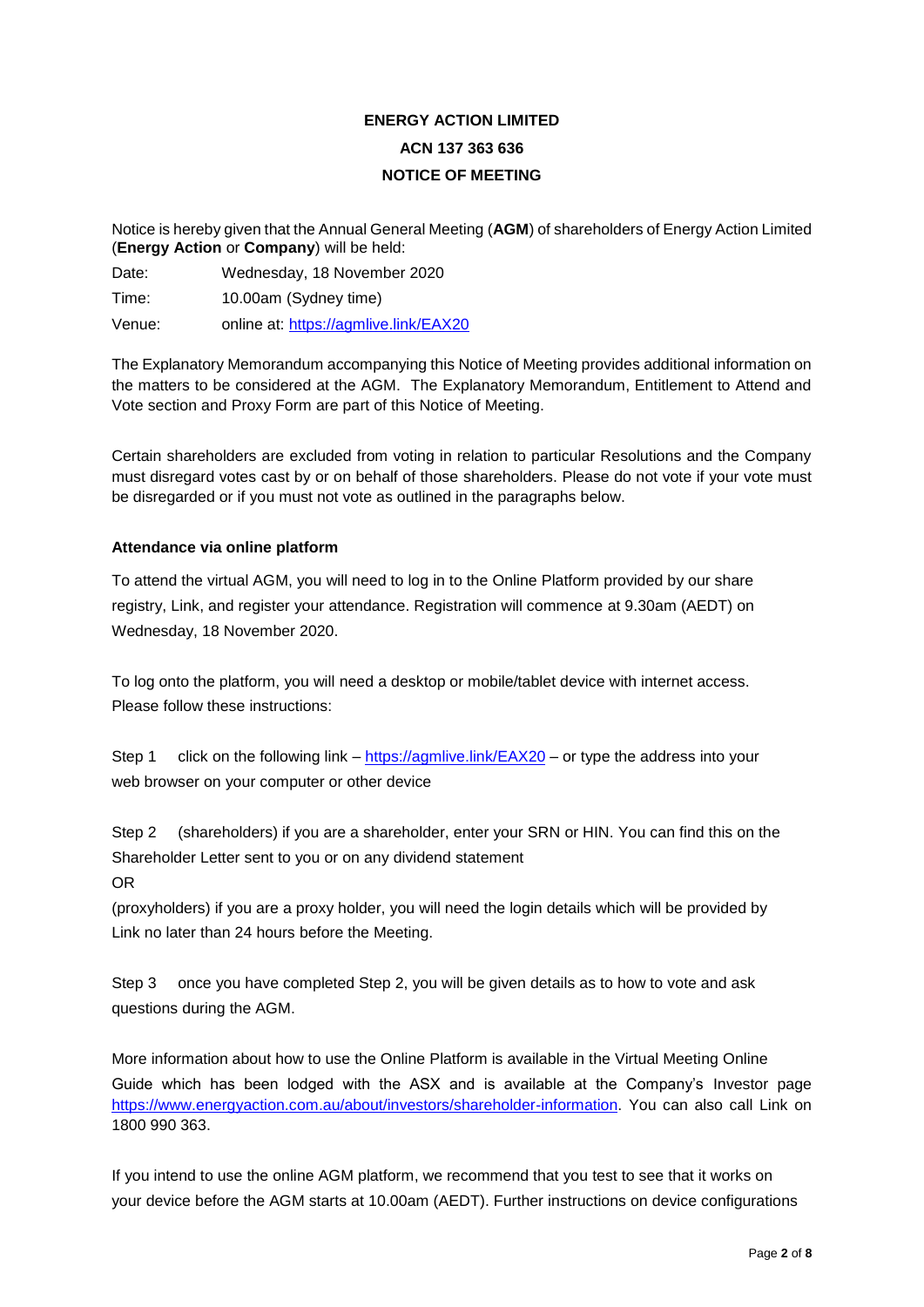are provided in the Virtual Meeting Online Guide. We also recommend logging onto the Online Platform at least 15 minutes prior to the scheduled start time for the Meeting.

The Explanatory Memorandum accompanying this Notice of Meeting provides additional information on matters to be considered at the AGM. The Explanatory Memorandum, Entitlement to Attend and Vote section and Proxy Form are part of this Notice of Meeting.

The business of the Meeting is as follows:

# **A. CONSIDERATION OF REPORTS**

To receive and consider the Company's Financial Report, the Directors' Report and the Independent Auditor's Report for the year ended 30 June 2020.

Shareholders can view the Annual Report which contains the Annual Financial Report for the year ended 30 June 2020 on Energy Action's website at [www.energyaction.com.au.](http://www.energyaction.com.au/)

*Note: There is no requirement for shareholders to approve these reports.*

## **B. QUESTIONS AND COMMENTS**

Following consideration of the Reports, the Chairman will give shareholders a reasonable opportunity to ask questions about, or comment on the management of the Company. Shareholders who are unable to attend the Meeting or who may prefer to register written questions in advance are invited to do so by emailing the Company Secretary (kim.bradley-ware@energyaction.com.au).

The Chairman will also give shareholders a reasonable opportunity to ask the Auditor questions relevant to:

- a. the conduct of the audit;
- b. the preparation and content of the Independent Auditor's Report;
- c. the accounting policies adopted by the Company in relation to the preparation of the financial statements; and
- d. the independence of the Auditor in relation to the conduct of the audit.

The Chairman will also give the Auditor a reasonable opportunity to answer written questions submitted by shareholders that are relevant to the content of the Independent Auditor's Report or the conduct of the audit. A list of relevant written questions submitted by shareholders to the auditor will be made available at the start of the AGM and any written answer tabled by the Auditor at the AGM will be made available as soon as practicable after the Meeting.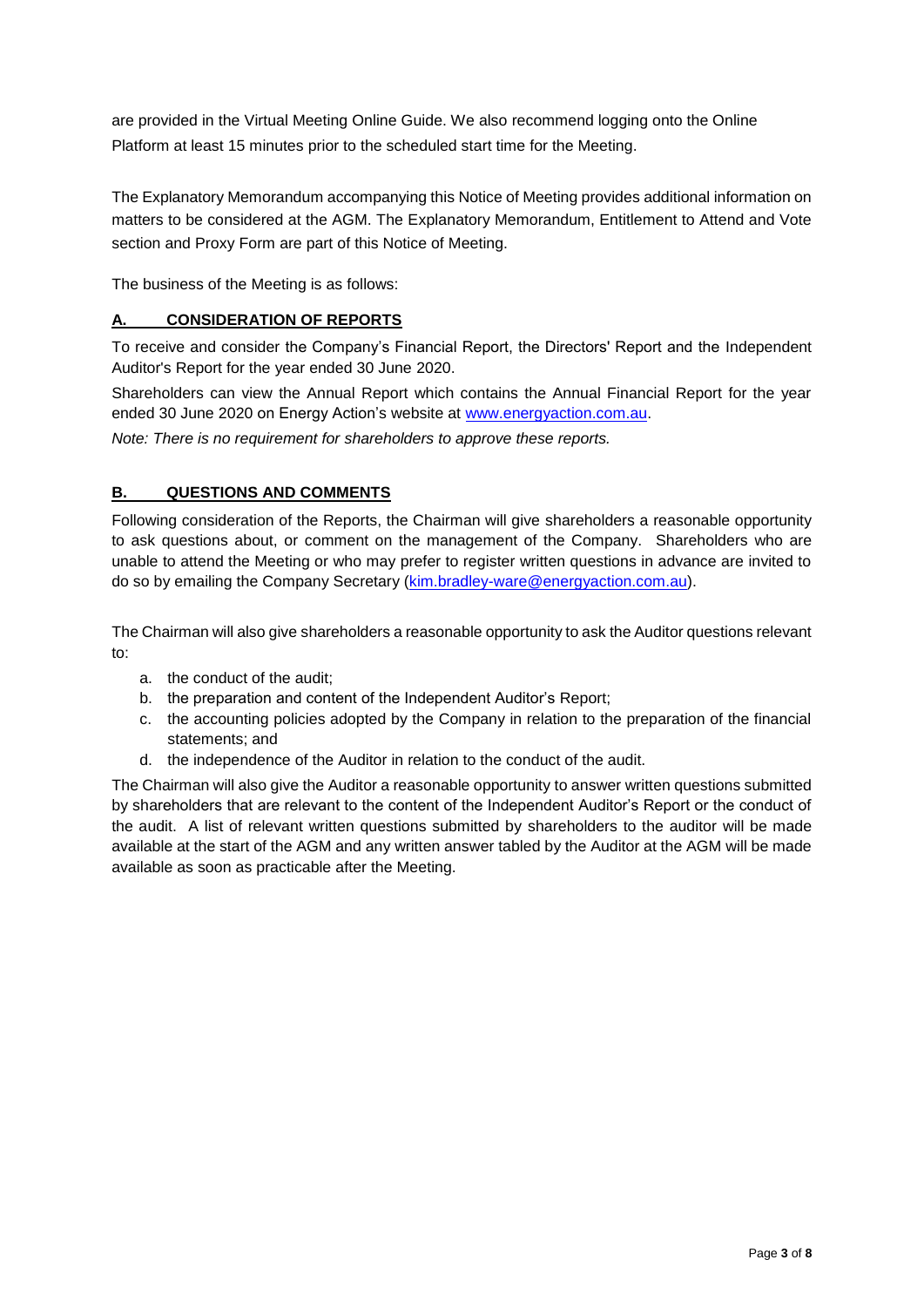#### **C. ITEMS FOR APPROVAL**

#### **Resolution 1. Re-election of Director Mr Murray Bleach**

To consider, and if thought fit, pass the following resolution as an **ordinary resolution**:

*"That Murray Bleach, a Director of Energy Action Limited who retires in accordance with clause 46.2 of the Constitution, and being eligible for re-election, is re-elected as a Director of Energy Action Limited."*

#### **Resolution 2. Adoption of Remuneration Report**

To consider, and if thought fit, pass the following resolution as a non-binding **ordinary resolution**:

*"That the Company's Remuneration Report for the financial year ended 30 June 2020, as set out in the Directors' Report, is adopted."*

The Remuneration Report is contained in the 2020 Annual Report (available at [www.energyaction.com.au\)](http://www.energyaction.com.au/). Please note that, in accordance with section 250R(3) of the *Corporations Act 2001* (Cth) (**Corporations Act**), the vote on this resolution is advisory only and does not bind the Directors or the Company.

#### Voting Exclusion Statement

A vote on Resolution 2 must not be cast (in any capacity) by, or on behalf of, the following persons:

- a. a member of the Key Management Personnel (**KMP**) whose remuneration details are included in the 2020 Remuneration Report; or
- b. a Closely Related Party of such a KMP (including close family members and companies the KMP controls).

However, a person described above may cast a vote on Resolution 2 as a proxy if the vote is not cast on behalf of a person described above and either:

- a. the proxy appointment is in writing that specifies the way the proxy is to vote (e.g. for, against or abstain) on the resolution; or
- b. the vote is cast by the chair of the Meeting and the appointment of the chair as proxy:
	- i. does not specify the way the proxy is to vote on the resolution; and
	- ii. expressly authorises the chair to exercise the proxy even if the resolution is connected directly or indirectly with the remuneration of a member of the KMP.

"Key Management Personnel" and "Closely Related Party" have the same meaning as set out in the Act.

In accordance with section 250BD of the Act, a vote must not be cast on Resolution 2 as a proxy by a member of the KMP at the date of the AGM, or a closely related party of those persons, unless it is cast as proxy for a person entitled to vote in accordance with their directions. This restriction on voting undirected proxies does not apply to the Chairman of the Meeting where the proxy appointment expressly authorises the Chairman of the Meeting to exercise undirected proxies even if the resolution is connected, directly or indirectly, with the remuneration of the KMP.

By order of the Board

**Ms Kim Bradley Ware** Company Secretary 16 October 2020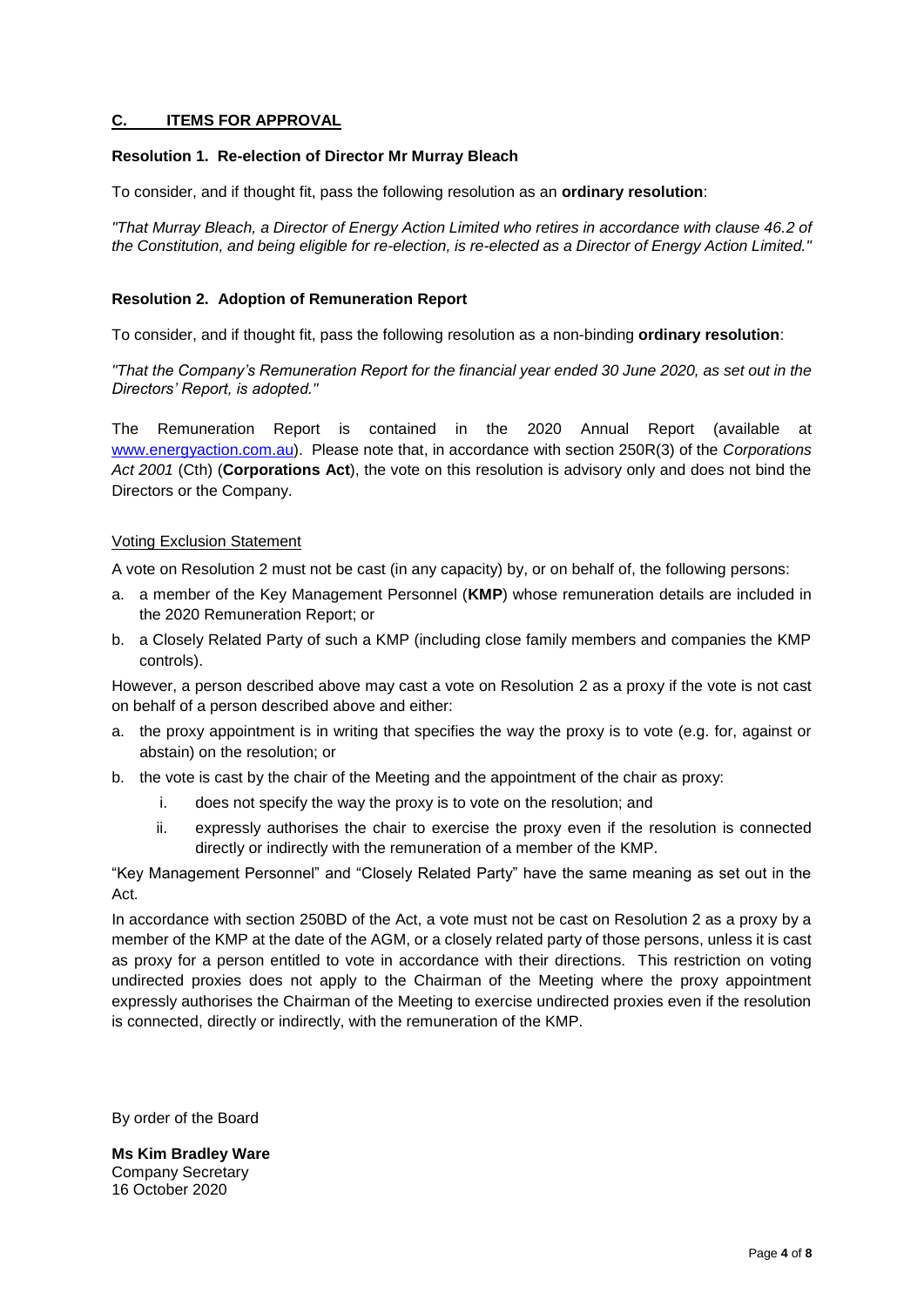## **ENTITLEMENT TO ATTEND AND VOTE**

In accordance with regulation 7.11.37 of the Corporations Regulations 2001 (Cth), the Board has determined that persons who are registered holders of shares of the Company as at 7.00pm (Sydney time) on Monday, 16 November 2020 will be entitled to attend and vote at the AGM as a shareholder.

If more than one joint holder of shares is present at the AGM (whether personally, by proxy or by attorney or by representative) and tenders a vote, only the vote of the joint holder whose name appears first on the register will be counted.

#### *Appointment of Proxy*

If you are a shareholder entitled to attend and vote, you may appoint an individual or a body corporate as a proxy. If a body corporate is appointed as a proxy, that body corporate must ensure that it appoints a corporate representative in accordance with section 250D of the Corporations Act 2001 (Cth) (the **Act**) to exercise its powers as proxy at the AGM.

A proxy need not be a shareholder of the Company.

A shareholder may appoint up to two proxies and specify the proportion or number of votes each proxy may exercise. If the shareholder does not specify the proportion or number of votes to be exercised, each proxy may exercise half of the shareholder's votes.

To be effective, the proxy must be received at the Share Registry of the Company no later than 10.00am (Sydney time) on Monday, 16 November 2020 (being 48 hours before the AGM). Proxies must be received before that time by one of the following methods:

| Online (preferred): | www.linkmarketservices.com.au            |
|---------------------|------------------------------------------|
| By post:            | Energy Action Limited                    |
|                     | C/- Link Market Services Limited         |
|                     | Locked Bag A14                           |
|                     | Sydney South NSW 1235                    |
|                     | Australia                                |
| By facsimile:       | 02 9287 0309 (within Australia)          |
|                     | +61 2 9287 0309 (from outside Australia) |

To be valid, a proxy form must be received by the Company in the manner stipulated above. The Company reserves the right to declare invalid any proxy not received in this manner.

#### *Power of Attorney*

A proxy form and the original power of attorney (if any) under which the proxy form is signed (or a certified copy of that power of attorney or other authority) must be received by the Company no later than 10.00am (Sydney time) on Monday, 16 November 2020, being 48 hours before the AGM.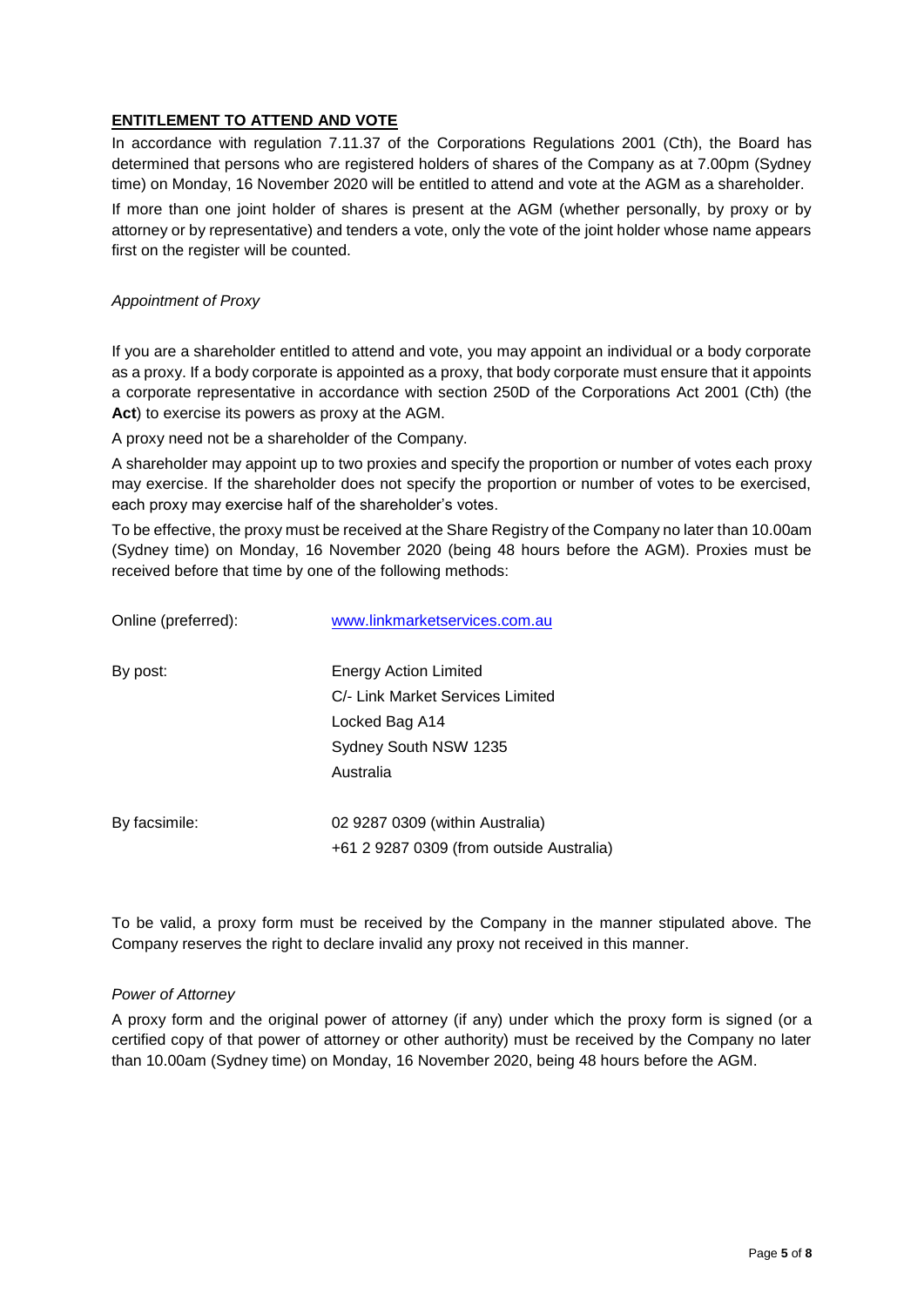#### *Corporate Representatives*

A body corporate which is a shareholder, or which has been appointed as a proxy, is entitled to appoint any person to act as its representative at the AGM. The appointment of the representative must comply with the requirements under section 250D of the Act. The representative should bring to the AGM a properly executed letter or other document confirming its authority to act as the company's representative. A "Certificate of Appointment of Corporate Representative" form may be obtained from the Company's share registry or online at [www.linkmarketservices.com.au.](http://www.linkmarketservices.com.au/)

IMPORTANT: If you appoint the Chairman of the Meeting as your proxy, or the Chairman becomes your proxy by default, and you do not direct your proxy how to vote on resolutions 1 and 2, then by submitting the proxy form you will be expressly authorising the Chairman to exercise your proxy on the relevant resolution, even though the resolutions are connected, directly or indirectly, with the remuneration of the KMP.

#### **SHAREHOLDER QUESTIONS**

Shareholders who are unable to attend the Meeting or who may prefer to register questions in advance are invited to do so. Please log onto [www.linkmarketservices.com.au,](http://www.linkmarketservices.com.au/) select Voting then click 'Ask a Question' or email the Company Secretary [\(kim.bradley-ware@energyaction.com.au\)](mailto:kim.bradley-ware@energyaction.com.au).

This includes any questions for the Chairman or RSM (our external auditor).

To allow time to collate questions and prepare answers, please submit any questions by 5.00pm (Sydney time) on Wednesday, 11 November 2020. Questions will be collated and, during the AGM, the Chairman will seek to address as many of the more frequently raised topics as possible. However, there may not be sufficient time available at the AGM to address all topics raised. Please note that individual responses will not be sent to shareholders.

# **ENCLOSURES**

Enclosed are the following documents:

- a proxy form to be completed if you would like to be represented at the AGM by proxy. Shareholders are encouraged to use the online voting facility that can be accessed on Energy Action's share registry's website at [www.linkmarketservices.com.au](http://www.linkmarketservices.com.au/) to ensure the timely and cost effective receipt of your proxy; and
- a reply paid envelope for you to return the proxy form.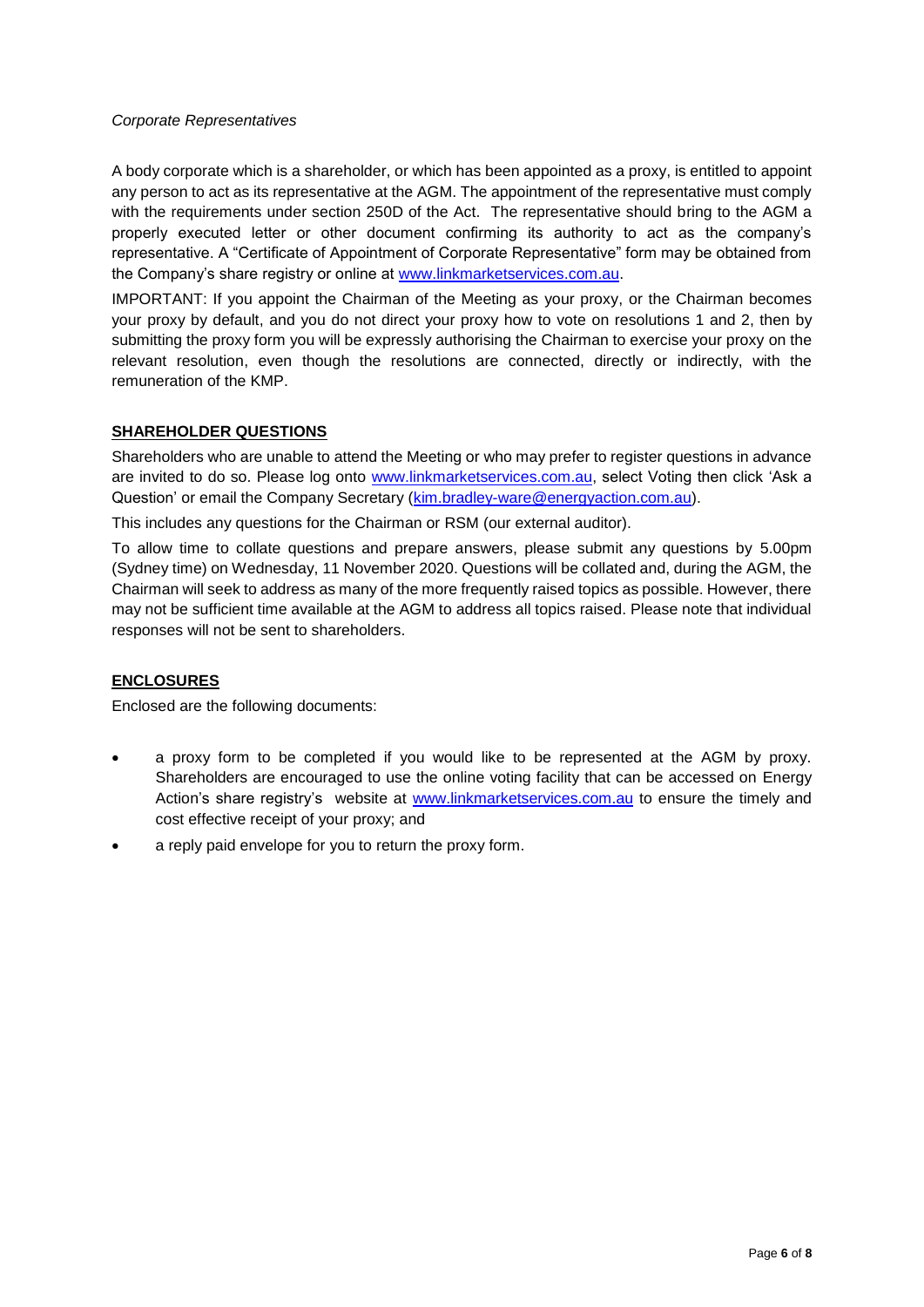## **EXPLANATORY MEMORANDUM**

This Explanatory Memorandum has been prepared for the information of shareholders of the Company in relation to the business to be conducted at the Company's AGM to be held on Wednesday 18 November 2020.

The purpose of the Explanatory Memorandum is to provide shareholders with information that is reasonably required by shareholders to decide how to vote upon the resolutions.

Subject to the abstentions noted below, the Directors unanimously recommend shareholders vote in favour of all Resolutions. The Chairman of the Meeting intends to vote all available undirected proxies in favour of each resolution.

Resolution 1, is an ordinary resolution, which requires a simple majority of votes cast by shareholders present and entitled to vote on the resolution.

Resolution 2, relating to the Remuneration Report, is advisory and does not bind the Directors or the Company.

#### **Resolution 1: Re-election of Mr Murray Bleach as a director**

Mr Murray Bleach was appointed as a Director of the Company on 1 July 2012 and Chairman in October 2015. Mr Bleach is not currently considered an independent director as he is a substantial shareholder of the Company, however the Board considers that Mr Bleach brings quality independent judgement to bear on all relevant issues.

Mr Bleach has over 30 years' experience in the accounting and finance industry. He originally worked as a Chartered Accountant for KPMG Peat Marwick in Sydney and Dallas, Texas. His move into financial services came in 1987, when he joined Bankers Trust Australia.

Mr Bleach joined Macquarie Group as part of Macquarie's acquisition of Bankers Trust Australia. During this time, he was CEO of Macquarie's US business and led the building of its US infrastructure business.

He was previously CEO of Intoll Group, Chairman of Suicide Prevention Australia and was a Non-Executive Director of IFM Investors and Chairman of its Board Investment Committee. Murray is Cofounder and Chairman of AddVenture Fund and Tidal Ventures, ESVCLPs, and is also a Non-Executive Director of Carlton Investments Limited and Green Climate Co Pty Ltd.

Prior to submitting himself for re-election, Mr Bleach has confirmed that he would continue to have sufficient time to properly fulfil his duties and responsibilities to the Company.

The Board supports Mr Bleach's re-election as a Non-Executive Director as Mr Bleach provides a valuable contribution to the Board and Company, specifically in relation to accounting, finance, compliance and energy matters, and therefore is recommended to shareholders for re-election.

Mr Bleach is a member of the Audit & Risk Management Committee and Remuneration and Nomination Committee.

#### **Directors' recommendation**

The Directors (with Mr Murray Bleach abstaining) unanimously support the re-election of Mr Bleach and recommend you vote in favour of Resolution 1.

#### **Resolution 2: Adoption of Remuneration Report**

Section 250R(2) of the Corporations Act requires that the section of the Directors' Report dealing with the remuneration of directors and key management personnel (**KMP**) of the Company (**Remuneration Report**) be put to the vote of shareholders for adoption by way of a non-binding vote.

Broadly, the Remuneration Report details the remuneration policy for the Company and:

- explains the structure of and rationale behind the Group's remuneration practices and the link between the remuneration of executives and the Group's performance;
- sets out remuneration details for each Director and for each executive with authority and responsibility for directing the affairs of the Company; and